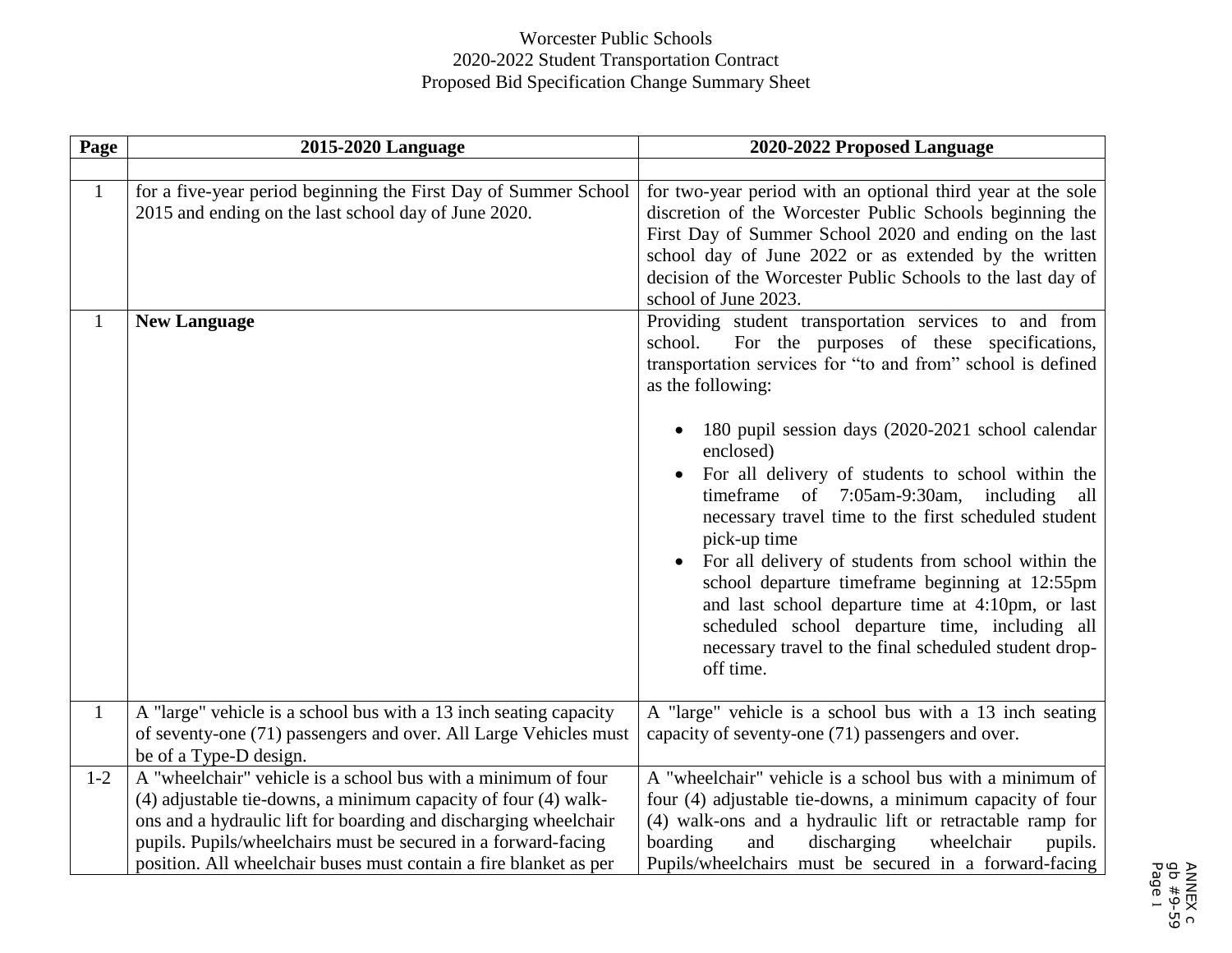| Page           | 2015-2020 Language                                                                                                                                                                                                                                                                                                                                                                                                                                                                                                    | 2020-2022 Proposed Language                                                                                                                                                                                                                                                                                                                                                                                                                                                                                                                      |
|----------------|-----------------------------------------------------------------------------------------------------------------------------------------------------------------------------------------------------------------------------------------------------------------------------------------------------------------------------------------------------------------------------------------------------------------------------------------------------------------------------------------------------------------------|--------------------------------------------------------------------------------------------------------------------------------------------------------------------------------------------------------------------------------------------------------------------------------------------------------------------------------------------------------------------------------------------------------------------------------------------------------------------------------------------------------------------------------------------------|
|                |                                                                                                                                                                                                                                                                                                                                                                                                                                                                                                                       |                                                                                                                                                                                                                                                                                                                                                                                                                                                                                                                                                  |
|                | the specification in Appendix A.                                                                                                                                                                                                                                                                                                                                                                                                                                                                                      | position. All wheelchair buses must contain a fire blanket<br>as per the specification in Appendix A.                                                                                                                                                                                                                                                                                                                                                                                                                                            |
| 2              | Upon award of the contract, the successful bidder must provide<br>the City of Worcester proof of performance bond for 100% of the<br>annual contract value on the following dates:<br>Within 30 days of contract execution: for the periods July 1,<br>2015-June 30, 2016 and July 1, 2016-June 30, 2012.<br>By July 1, 2016: for the period of July 1, 2017 to June 30, 2018<br>By July 1, 2017: for the period of July 1, 2018 to June 30, 2019<br>By July 1, 2018: for the period of July 1, 2019 to June 30, 2020 | Within 30 days of contract execution, the successful bidder<br>must provide the City of Worcester Purchasing Director<br>proof of performance bond from an acceptable surety<br>company for 100% of the annual contract value for the two<br>years covering the First Day of Summer School 2020 and<br>ending on the last school day of June 2022. Within 30 days<br>upon the written decision of the Worcester Public Schools<br>to extend the contract for a period of one year, the<br>performance bond shall be provided for the final year. |
| $\overline{3}$ | Upon award of the contract, the contractor shall deposit with the<br>City of Worcester Purchasing Director, certificates from an<br>insurer to the effect that the insurance policies required in the<br>below Insurance section have been issued to the Contractor. The<br>certificates must be on a form satisfactory to the Worcester Public<br>Schools. Actual policy represented by certificate must be filed<br>with the City of Worcester Purchasing Director within 30 days of<br>signing resulting contract. | Upon award of the contract, and by the first day of each<br>subsequent contract year, the contractor shall deposit with<br>the City of Worcester Purchasing Director, certificates from<br>an insurer to the effect that the insurance policies required<br>in the below Insurance section have been issued to the<br>Contractor. The certificates must be on a form satisfactory<br>to the Worcester Public Schools.                                                                                                                            |
|                | The Contractor shall maintain vehicles according to a planned<br>preventative maintenance program. Evidence of such plan,<br>satisfactory to the Worcester Public Schools, shall be presented<br>upon contract award and updated and submitted to the Worcester<br>Public Schools Director of Transportation annually by September<br>1 thereafter.                                                                                                                                                                   | <b>Language Eliminated</b>                                                                                                                                                                                                                                                                                                                                                                                                                                                                                                                       |
| $3-4$          | Contract will be awarded for five school years, beginning on the<br>first day of summer school June 2015 and ending on the last<br>regular school day of June 2020.                                                                                                                                                                                                                                                                                                                                                   | Contract will be awarded for a two-year period with an<br>optional third year at the sole discretion of the Worcester<br>Public Schools beginning the First Day of Summer School<br>2020, which may be before July 1, 2020, and ending on the<br>last school day of June 2022 or as extended by the written<br>decision of the Worcester Public Schools to the last day of<br>school of June 2023.<br>The Worcester Public Schools will make the determination                                                                                   |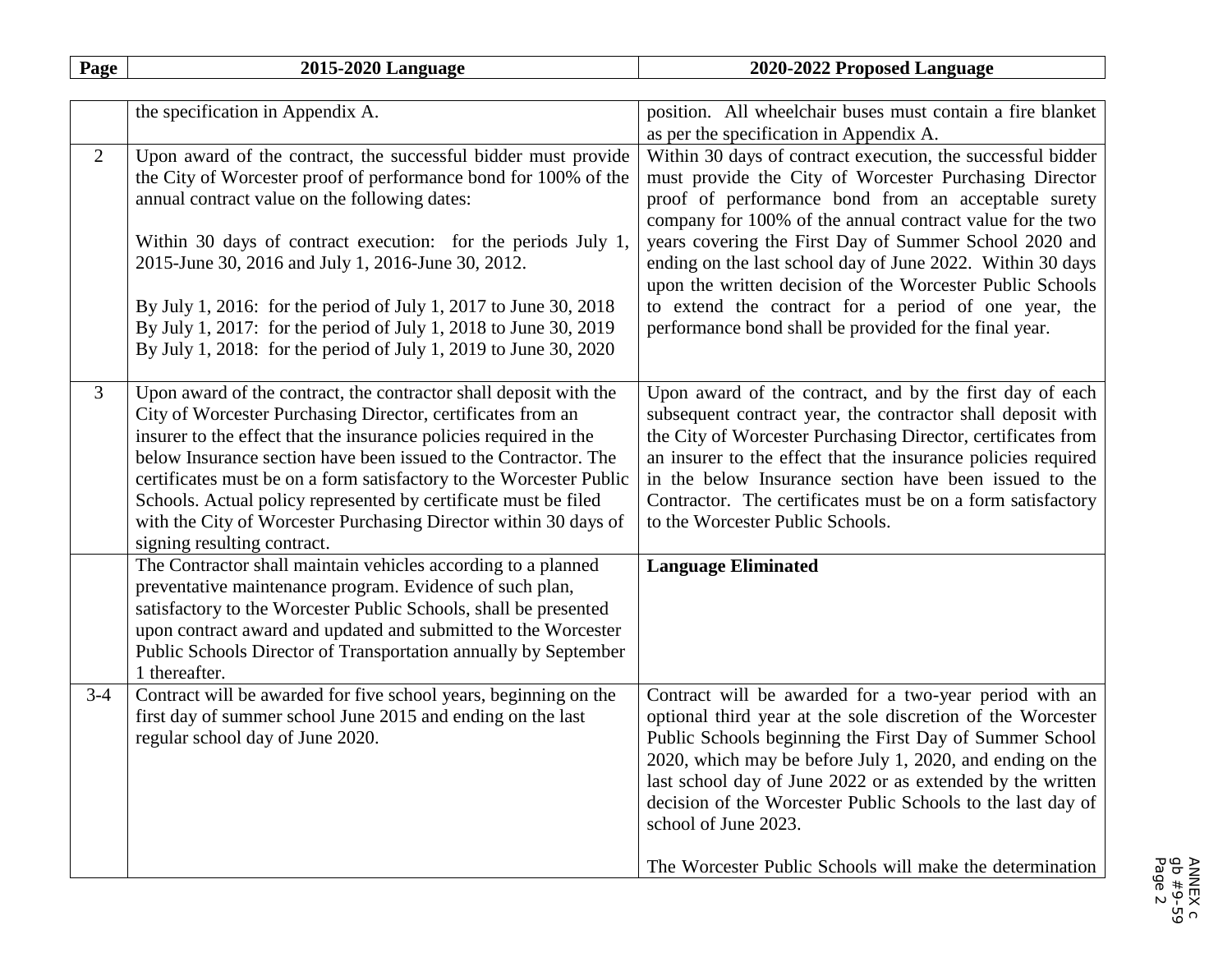| Page           | 2015-2020 Language                                                                                                                                                                                                                                                                                                                                                                                                                                                                                                                                                                               | 2020-2022 Proposed Language                                                                                                                                                                                                                                                                                                                                                                                                                                                                                                                                            |
|----------------|--------------------------------------------------------------------------------------------------------------------------------------------------------------------------------------------------------------------------------------------------------------------------------------------------------------------------------------------------------------------------------------------------------------------------------------------------------------------------------------------------------------------------------------------------------------------------------------------------|------------------------------------------------------------------------------------------------------------------------------------------------------------------------------------------------------------------------------------------------------------------------------------------------------------------------------------------------------------------------------------------------------------------------------------------------------------------------------------------------------------------------------------------------------------------------|
|                |                                                                                                                                                                                                                                                                                                                                                                                                                                                                                                                                                                                                  |                                                                                                                                                                                                                                                                                                                                                                                                                                                                                                                                                                        |
|                |                                                                                                                                                                                                                                                                                                                                                                                                                                                                                                                                                                                                  | of the extension of the contract for the 2022-2023 school<br>year no later than October 1, 2021. By November 1, 2021,<br>the Contractor will furnish proof of performance bond from<br>an acceptable surety company for 100% of the annual<br>contract value for the final year of the contract ending in                                                                                                                                                                                                                                                              |
|                |                                                                                                                                                                                                                                                                                                                                                                                                                                                                                                                                                                                                  | June 2023. Failure of the Contractor to provide said<br>performance bond may result in the revocation of the<br>extension of the contract.                                                                                                                                                                                                                                                                                                                                                                                                                             |
| $\overline{4}$ | No vehicle to be used in fulfilling the terms of this agreement<br>shall be more than 10 years old, or show more than 150,000 miles<br>on its odometer at any time during the life of this contract.<br>However, the average age of the vehicle fleet shall not be greater<br>than six (6) years. When the term "year" is used it is understood<br>that "model year" is intended in defining the age of the bus.                                                                                                                                                                                 | No vehicle to be used in fulfilling the terms of this<br>agreement shall be more than 10 years old, or show more<br>than 150,000 miles on its odometer at any time during the<br>life of this contract. However, the average age of the<br>vehicle fleet shall not be greater than six (6) years. When<br>the term "year" is used it is understood that "model year" is<br>intended in defining the age of the bus, as per the<br>manufacturer installed label, which includes model year<br>and label. Examples of these manufacturer labels are<br>included Annex B. |
| 5              | All mid-size and wheelchair vehicles, as well as twelve (12) of<br>the large buses, used in accordance with this contract must be<br>equipped with an integrated child restraint in each seat to<br>accommodate children up to 50 pounds. The installed seats must<br>be equal to or exceed the specifications of the C.E. White<br>integrated school bus seat or the Collins DuraStraint integrated<br>school bus seat. All restraints must be in good working order. All<br>vehicles are subject to inspection at any time by an authorized<br>representative of the Worcester Public Schools. | All mid-size and wheelchair vehicles, used in accordance<br>with this contract, must be equipped with an integrated<br>child restraint in each seat to accommodate children up to<br>50 pounds. The installed seats must be equal to or exceed<br>the specifications of the C.E. White integrated school bus<br>seat or the Collins DuraStraint integrated school bus seat.<br>All restraints must be in good working order. All vehicles<br>are subject to inspection at any time by an authorized<br>representative of the Worcester Public Schools.                 |
|                | All diesel vehicles used in connection with the contract must use<br>electric block heaters or other mechanical means when outside<br>temperatures reach freezing or below.                                                                                                                                                                                                                                                                                                                                                                                                                      | <b>Language Eliminated</b>                                                                                                                                                                                                                                                                                                                                                                                                                                                                                                                                             |
| 5              | The Contractor shall ensure that all vehicles are equipped with<br>drop-down tire chains (On-Spot or Insta-Chain) for use when<br>road conditions require their use. All tire chains must be installed<br>on vehicles used in connection with this contract by October 15,<br>2015.                                                                                                                                                                                                                                                                                                              | The Contractor shall ensure that all vehicles are equipped<br>with drop-down tire chains (On-Spot Insta-Chain, or<br>approved equal) for use when road conditions require their<br>use.                                                                                                                                                                                                                                                                                                                                                                                |
| $5 - 6$        | Written reports of conditions of buses, as determined at the time                                                                                                                                                                                                                                                                                                                                                                                                                                                                                                                                | Written reports of conditions of buses, as determined at the                                                                                                                                                                                                                                                                                                                                                                                                                                                                                                           |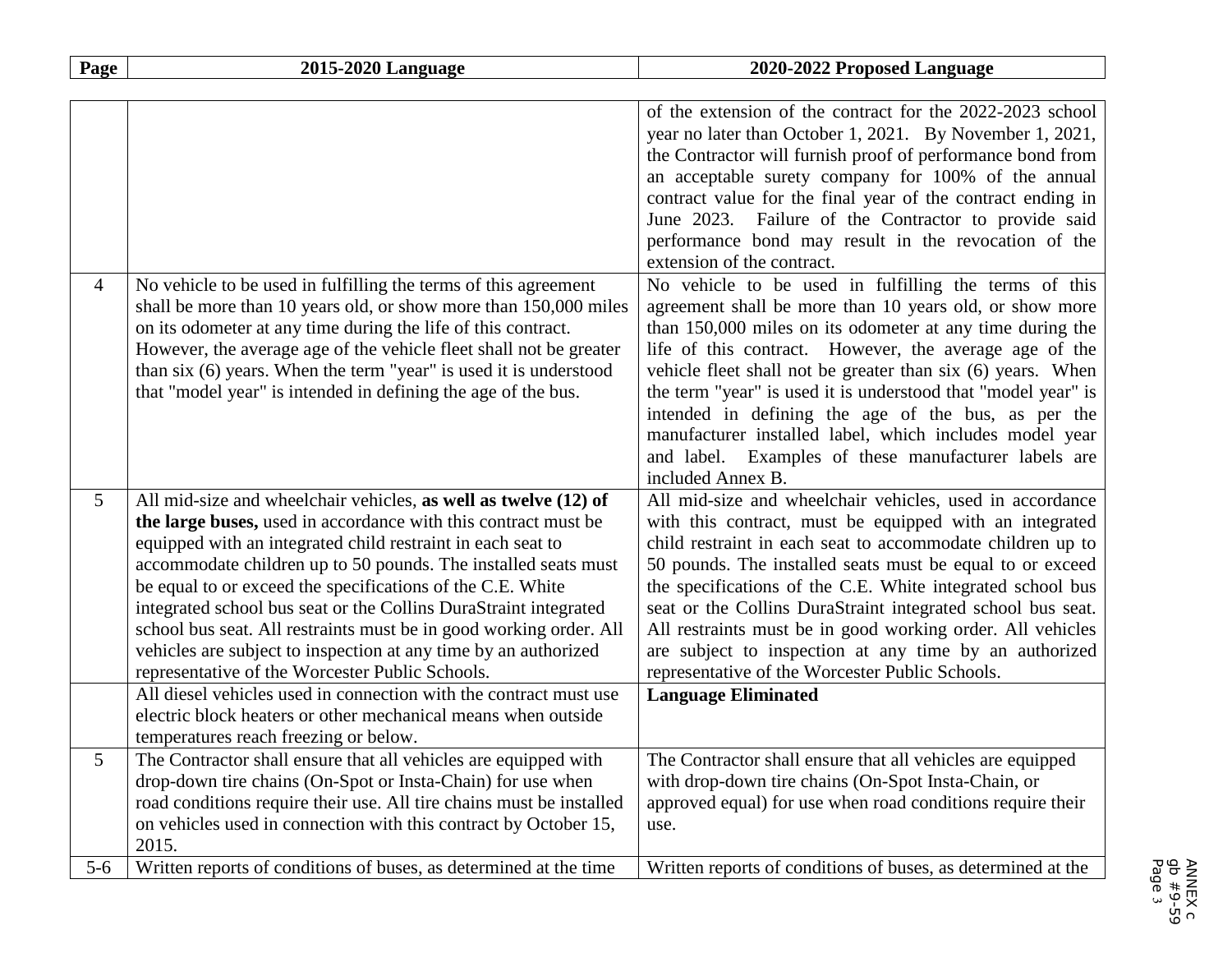| Page   | 2015-2020 Language                                                                                                                                                                                                                                                                                                                                                                                                                                                                                                                                                                                                                                                                                     | 2020-2022 Proposed Language                                                                                                                                                                                                                                                                                                                                                                                                                                                                                                                                                                                                                                                                                                                                                         |
|--------|--------------------------------------------------------------------------------------------------------------------------------------------------------------------------------------------------------------------------------------------------------------------------------------------------------------------------------------------------------------------------------------------------------------------------------------------------------------------------------------------------------------------------------------------------------------------------------------------------------------------------------------------------------------------------------------------------------|-------------------------------------------------------------------------------------------------------------------------------------------------------------------------------------------------------------------------------------------------------------------------------------------------------------------------------------------------------------------------------------------------------------------------------------------------------------------------------------------------------------------------------------------------------------------------------------------------------------------------------------------------------------------------------------------------------------------------------------------------------------------------------------|
|        |                                                                                                                                                                                                                                                                                                                                                                                                                                                                                                                                                                                                                                                                                                        |                                                                                                                                                                                                                                                                                                                                                                                                                                                                                                                                                                                                                                                                                                                                                                                     |
|        | of inspection, to be held the first week of January, March, May,<br>August, and November, shall be presented to the Superintendent<br>of Schools or her designee no later than ten (10) working days<br>following the date of each inspection.                                                                                                                                                                                                                                                                                                                                                                                                                                                         | time of inspection by the Massachusetts Registry of Motor<br>Vehicles or appropriate state inspection authority, shall be<br>presented to the Superintendent of Schools or designee no<br>later than ten (10) working days following the date of each<br>inspection.                                                                                                                                                                                                                                                                                                                                                                                                                                                                                                                |
| 6      | The contractor must supply the Worcester Public Schools with<br>three programmed two-way radios (portable hand held with<br>charger and extra battery per unit) with all frequencies used in<br>connection with the operation of this contract.                                                                                                                                                                                                                                                                                                                                                                                                                                                        | Upon award of this contract, the contractor must supply the<br>Worcester Public Schools with eight new programmed two-<br>way radios (portable hand held with charger and extra<br>battery per unit) with all frequencies used in connection<br>with the operation of this contract.                                                                                                                                                                                                                                                                                                                                                                                                                                                                                                |
| 6      | The contractor shall provide a detailed description of each vehicle<br>to be used in connection with the contract. The description shall<br>include manufacturer, manufacturer model number, year of<br>manufacture, present mileage, seating capacity, and present<br>condition. The Worcester Public Schools reserves the right to<br>reject any unacceptable vehicle. The contractor must submit<br>annual updated documentation to the Worcester Public Schools<br>Director of Transportation identifying and detailing composition<br>of the fleet to be used as of each of the following dates: a) August<br>1, 2015 b) August 1, 2016 c) August 1, 2017 d) August 1, 2018 e)<br>August 1, 2019. | The contractor shall provide a detailed description of each<br>vehicle to be used in connection with the contract. The<br>description shall include manufacturer, manufacturer model<br>number, year of manufacture, present mileage, seating<br>capacity, and present condition. The Worcester Public<br>Schools reserves the right to reject any unacceptable<br>vehicle. The contractor must submit annual updated<br>documentation to the Worcester Public Schools Director of<br>Transportation identifying and detailing composition of the<br>fleet to be used as of each of the following dates: a) August<br>1, 2020 b) August 1, 2021 c) August 1, 2022 if contract is<br>extended for a one year period, or within 72 hours upon<br>addition or deletion from the fleet. |
| $\tau$ | The video system shall be supplied, installed and fully operable<br>by August 20, 2015.                                                                                                                                                                                                                                                                                                                                                                                                                                                                                                                                                                                                                | The video system shall be supplied, installed and fully<br>operable before the vehicle is used in connection with this<br>contract.                                                                                                                                                                                                                                                                                                                                                                                                                                                                                                                                                                                                                                                 |
| $\tau$ | The real time GPS system shall be supplied, installed and fully<br>operable by August 20, 2015.                                                                                                                                                                                                                                                                                                                                                                                                                                                                                                                                                                                                        | The real time GPS system shall be supplied, installed and<br>fully operable in all vehicles before the vehicle is used in<br>connection with this contract.                                                                                                                                                                                                                                                                                                                                                                                                                                                                                                                                                                                                                         |
| 7      | The Contractor agrees to assign a representative acceptable to the<br>Worcester Public Schools who shall be available to the School<br>Administration for the purpose of conferences and consultations<br>with a representative from the School Administration relative to<br>bus schedules, bus routes, bus stops, pupil behavior, and other<br>related matters.                                                                                                                                                                                                                                                                                                                                      | The Contractor agrees to assign a full time representative<br>acceptable to the Worcester Public Schools to each site to<br>which school bus drivers and/or monitors report daily. This<br>(These) representative(s) are responsible for the terminal<br>operations, including, but not limited to supervising<br>dispatchers, safety trainers / supervisors, drivers, and                                                                                                                                                                                                                                                                                                                                                                                                          |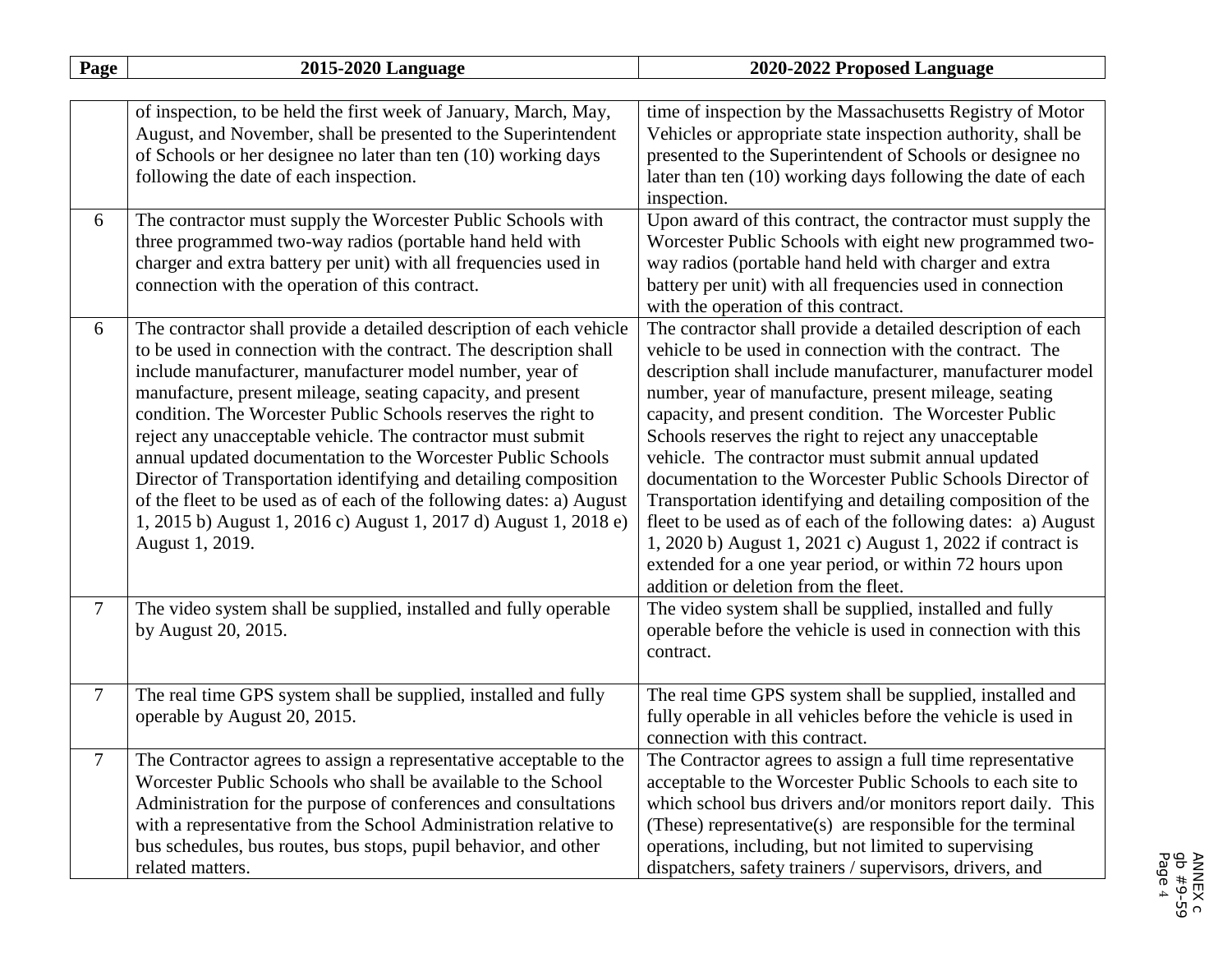| Page | 2015-2020 Language                                                                                                                                                                                                                                                                                                                                            | 2020-2022 Proposed Language                                                                                                                                                                                                                                                                                                                                                                                                                                                                                                                      |
|------|---------------------------------------------------------------------------------------------------------------------------------------------------------------------------------------------------------------------------------------------------------------------------------------------------------------------------------------------------------------|--------------------------------------------------------------------------------------------------------------------------------------------------------------------------------------------------------------------------------------------------------------------------------------------------------------------------------------------------------------------------------------------------------------------------------------------------------------------------------------------------------------------------------------------------|
|      |                                                                                                                                                                                                                                                                                                                                                               |                                                                                                                                                                                                                                                                                                                                                                                                                                                                                                                                                  |
| 8    | The Contractor agrees to submit written health record reports on                                                                                                                                                                                                                                                                                              | monitors and shall be available to the School<br>Administration for the purpose of conferences and<br>consultations with a representative from the School<br>Administration relative to bus schedules, bus routes, bus<br>stops, pupil behavior, and other related matters. This<br>(these) representative(s) shall not also perform any of these<br>other duties without the express written prior approval of<br>the Worcester Public Schools Transportation Director or<br>designee.<br>The Contractor agrees to submit written health record |
|      | physical condition and freedom from tuberculosis of the drivers<br>and monitors; and agrees to list name and the experience of<br>drivers. Such a list to be updated annually and provided to the<br>Director of Transportation.                                                                                                                              | reports on physical condition and freedom from<br>tuberculosis of the drivers and monitors; and agrees to list<br>name and the experience of drivers. Such a list to be<br>updated by August 1 annually, or prior to being placed into<br>service during the school year, and provided to the Director<br>of Transportation.                                                                                                                                                                                                                     |
| 8    | Bus monitors and drivers are required to be trained annually in<br>immediate first aid, including but not limited to, CPR, EPI pen<br>administration, and Crisis Prevention Institute (nonviolent<br>prevention training). The Contractor shall provide acceptable<br>documentation to the Worcester Public School that such annual<br>training was provided. | Bus monitors and drivers are required to be trained<br>annually, before the first day of school or prior to being<br>placed into service, in immediate first aid, including but not<br>limited to, CPR, EPI pen administration, and Crisis<br>Prevention Institute (nonviolent prevention training). The<br>Contractor shall provide acceptable documentation to the<br>Worcester Public School that such annual training was<br>provided.                                                                                                       |
|      | The contractor shall operate with an available reserve of not less<br>than five qualified substitute bus drivers to be on site at all times.                                                                                                                                                                                                                  | <b>Language Eliminated</b>                                                                                                                                                                                                                                                                                                                                                                                                                                                                                                                       |
| 10   | No Special Education pupil will be dropped at a home that shows<br>no evidence of a parent, guardian, or other supervising person. In<br>the event a Special Education student cannot be dropped at home,<br>the Director of Transportation will be notified immediately.                                                                                     | No Special Education pupil will be dropped at a home that<br>shows no evidence of a parent, guardian, or other<br>supervising person. In the event a Special Education<br>student cannot be dropped at home, the Director of<br>Transportation will be notified immediately.                                                                                                                                                                                                                                                                     |
| 10   | The Contractor agrees to make available, at the Contractor's                                                                                                                                                                                                                                                                                                  | Students must be picked up and/or dropped off at stop<br>locations authorized only by the Director of Transportation<br>of the Worcester Public Schools or designee.<br>The Contractor agrees to make available, at the                                                                                                                                                                                                                                                                                                                          |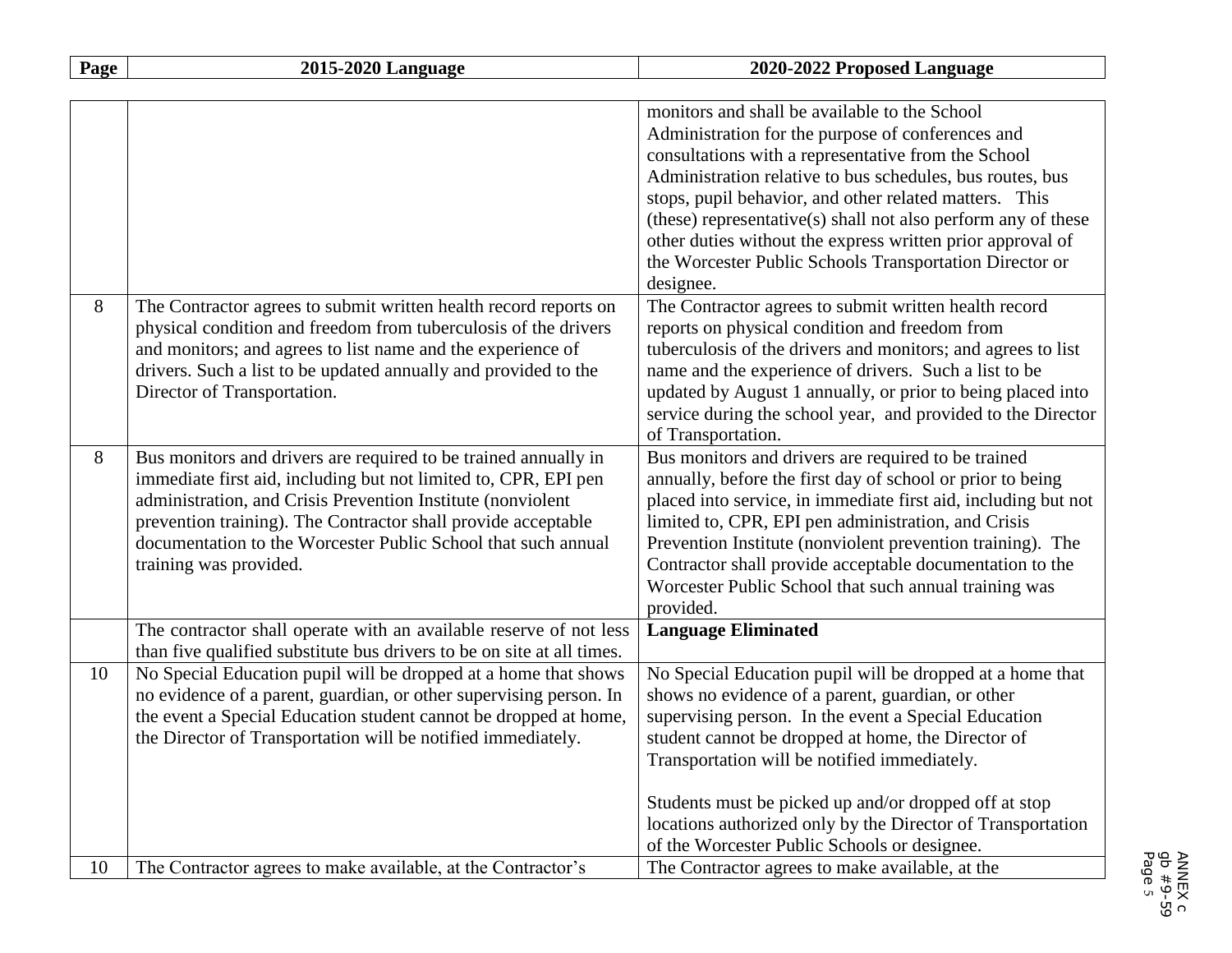| Page | 2015-2020 Language                                                                                                                                                                                                                                                                                                                                                                                                                                                           | 2020-2022 Proposed Language                                                                                                                                                                                                                                                                                                                                                                                                                                                                                                                                                                                                                                                                                                                                                                                                                                                                                                                                                                |
|------|------------------------------------------------------------------------------------------------------------------------------------------------------------------------------------------------------------------------------------------------------------------------------------------------------------------------------------------------------------------------------------------------------------------------------------------------------------------------------|--------------------------------------------------------------------------------------------------------------------------------------------------------------------------------------------------------------------------------------------------------------------------------------------------------------------------------------------------------------------------------------------------------------------------------------------------------------------------------------------------------------------------------------------------------------------------------------------------------------------------------------------------------------------------------------------------------------------------------------------------------------------------------------------------------------------------------------------------------------------------------------------------------------------------------------------------------------------------------------------|
|      |                                                                                                                                                                                                                                                                                                                                                                                                                                                                              |                                                                                                                                                                                                                                                                                                                                                                                                                                                                                                                                                                                                                                                                                                                                                                                                                                                                                                                                                                                            |
|      | expense, a bus to be brought to each school for use in bus<br>evacuation drills as required by M.G.L. Ch. 90.                                                                                                                                                                                                                                                                                                                                                                | Contractor's expense, a bus to be brought to each school for<br>use in bus evacuation drills as required by M.G.L. Ch. 90.<br>All evacuation drills will be performed by a Contractor's<br>licensed school bus driver.                                                                                                                                                                                                                                                                                                                                                                                                                                                                                                                                                                                                                                                                                                                                                                     |
| 10   | that there will be no smoking or use of tobacco products by the<br>drivers or monitors at any time while on the school bus or while<br>on any grounds owned or leased by the Worcester Public<br>Schools;                                                                                                                                                                                                                                                                    | that there will be no smoking, vaping or use of tobacco<br>products by the drivers or monitors at any time while on the<br>school bus or while on any grounds owned or leased by the<br>Worcester Public Schools;                                                                                                                                                                                                                                                                                                                                                                                                                                                                                                                                                                                                                                                                                                                                                                          |
| 11   | that Chapter 90, Section 17 will be met --No persons shall operate<br>a vehicle at a rate of speed exceeding posted limits.                                                                                                                                                                                                                                                                                                                                                  | that Chapter 90, Section 17 will be met -- that drivers must<br>be operated a proper and reasonable speed not to exceed the<br>posted speed limit.                                                                                                                                                                                                                                                                                                                                                                                                                                                                                                                                                                                                                                                                                                                                                                                                                                         |
| 11   | Attention of all bidders is directed to the wage rates as<br>determined by the Department of Labor and Workforce<br>Development's Division of Occupational Safety to be paid to<br>School Bus Drivers employed under the provisions of Chapter 71,<br>Section 7A, as amended. This rate constitutes the minimum wage<br>rate, and does not supersede or preempt higher rates that may<br>result from collective bargaining agreements or individual<br>employment contracts. | Attention of all bidders is directed to the wage rates as<br>determined by the Department of Labor and Workforce<br>Development's Division of Occupational Safety to be paid<br>to School Bus Drivers employed under the provisions of<br>Chapter 71, Section 7A, as amended. This rate constitutes<br>the minimum wage rate, and does not supersede or preempt<br>higher rates that may result from collective bargaining<br>agreements or individual employment contracts.<br>On a weekly basis, every contractor and subcontractor is<br>required to submit a certified copy of their weekly payroll<br>records to the awarding authority; this includes the payroll<br>forms and the Statement of Compliance form. The certified<br>payroll records must be submitted either by regular mail or<br>by e-mail to the awarding authority. Once collected, the<br>awarding authority is required to preserve those records for<br>three years from the date of completion of the project. |
| 13   | During the 2014-2015 school year, the Worcester Public Schools<br>are expected to employ the following buses:<br>96 large vehicles<br>31 mid-size vehicles<br>20 wheelchair vehicles<br>Included in this total, the Head Start program is expected to<br>utilize 6 of the large vehicles during the 2014-2015 school year to                                                                                                                                                 | During the 2020-2021 school year, the Worcester Public<br>Schools are expected to employ the following buses:<br>84 large vehicles<br>31 mid-size vehicles<br>20 wheelchair vehicles                                                                                                                                                                                                                                                                                                                                                                                                                                                                                                                                                                                                                                                                                                                                                                                                       |
|      | transport approximately 250 students.                                                                                                                                                                                                                                                                                                                                                                                                                                        | addition, charter school transportation may<br>In<br>have                                                                                                                                                                                                                                                                                                                                                                                                                                                                                                                                                                                                                                                                                                                                                                                                                                                                                                                                  |